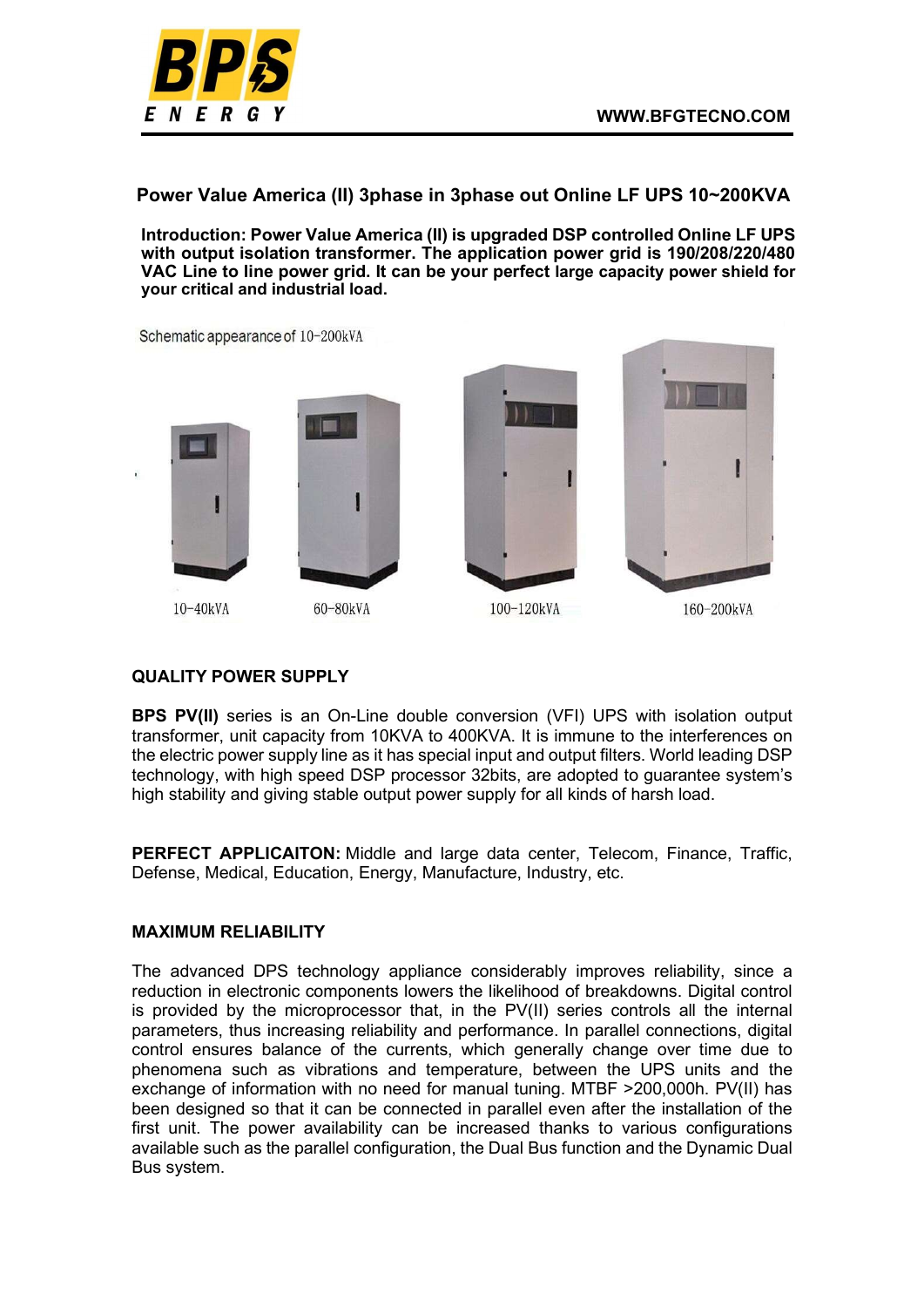HIGH SPEED DSP PROCESSOR: Ensuring the operation faster and more stable

# OUTPUT 100% UNBALANCE LOAD

The ups can accept 3 phase 100% unbalance load to satisfy kinds of load configuration.

ECO function: under good power condition, UPS can work in ECO mode, efficiency reach 98%, green and energy saving;

# UPS FOR INDUSTRIAL LOADS

PV-Plus with its strong overload capability, output galvanic isolation and low harmonic current distortion, is the ideal solution for industrial applications.

Thanks to the high battery current, PV Plus Series is suitable to work with large battery banks as it can guarantee recharging in 10 hours as recommended by the battery manufacturer.

OPERATING FLEXIBILITY: All power ratings of the PV(II) series can also be used as Frequency Converters 50 to 60 Hz and vice versa.

### COLORFUL MULTIFUCTIONAL PANEL

The 7-inch colorful multifunctional panel allows easy and humanized operation of the UPS. It gives access to the most important parameters: status and alarms, control commands, input, output, battery measurements (power, current, voltage, frequency and temperature) and settings. The PV(II) series' diagnostics system includes up to 128 alarms or messages allowing precise and detailed identification of any event.

### Advanced Battery Management (ABM)

Optimal battery management includes:

- Periodic battery test, and automatically transfer between boost charging and float charging to extend battery lifespan
- Automatically adjusting the battery charging current according to battery capacity
- Recharge temperature compensation (optional)
- Remaining back up time display

# MAXIMUM SAFETY FOR PERSONNEL

The back-feed protection device prevents any voltage back feed in the upstream distribution board, thus ensuring the safety of the maintenance personnel.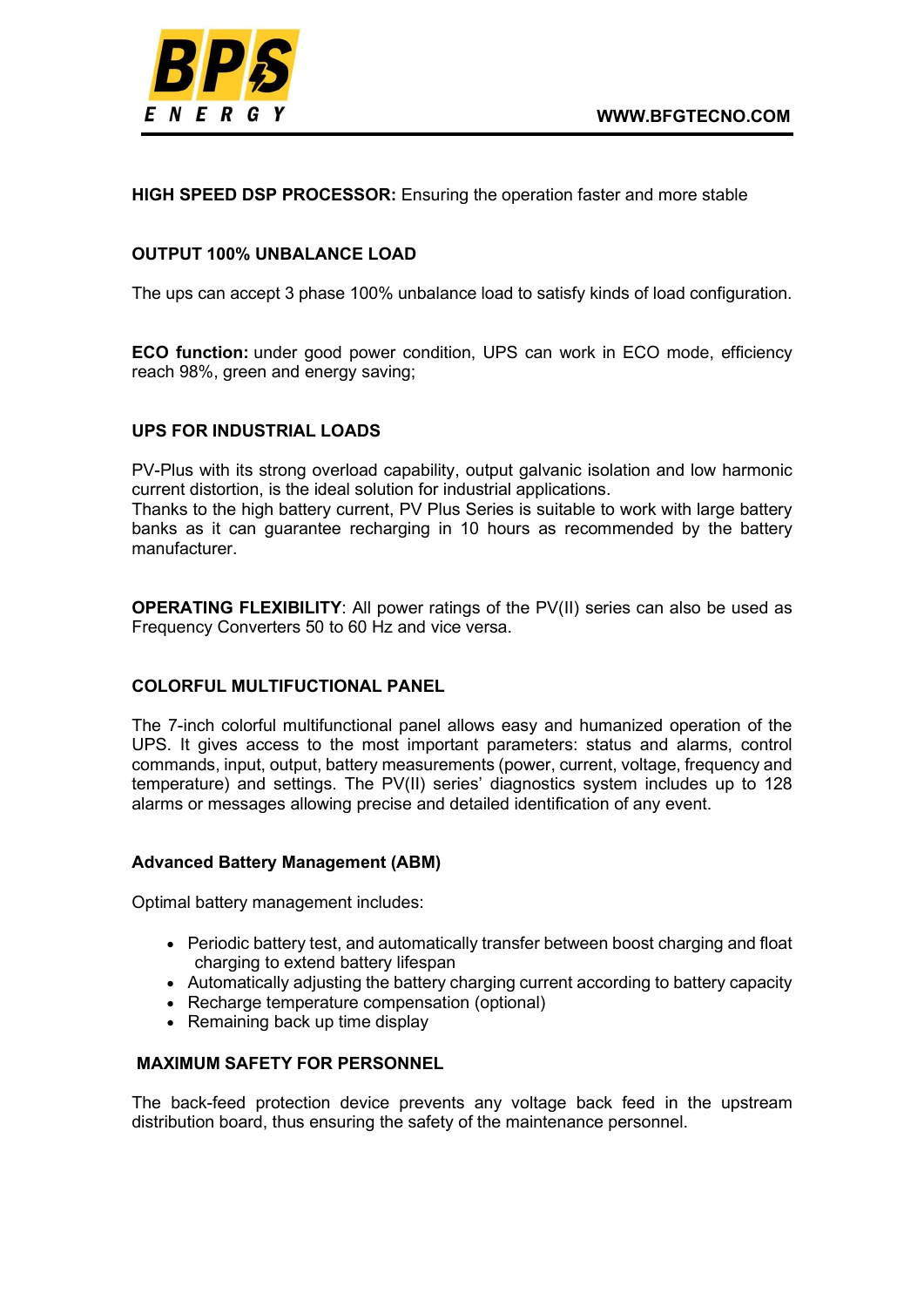

## FULL FRONT ACCESS AND CONVENIENT CABLE CONNECTION

Full frontal access is for all power and electronic components, which reduces the floor space required and consequently reduces the installation costs. Configured with top and bottom cable connection

### PERFECT HUMAN-MACHINE COMMUNICATION

UPS Monitor software displays the most important information such as the input and output voltage, the load applied, the remaining back-up time, etc., in the form of bar graphs. The software is able to provide information even in the event of a failure, in support of the fault diagnostics. The UPS Monitor software can be used to program the automatic shutdown of all open systems in the event of a prolonged black out. PV Plus can also operate with a network agent for applications on LAN or WAN networks. The UPS contains the following hardware interfaces:

- RS232 /RS485 interface,
- Dry contacts: battery low, battery discharge, bypass/breakdown
- EPO (Emergency Power Off) contact for UPS shutdown using the remote emergency button.
- SNMP card (optional)

### ADVANCED PARALLEL

Maximum parallel up to 8 units and share the common battery pack.10-80kva parallel with parallel card only; 100kva-400kva, parallel card with weaver reactance and different capacity UPS can be also be parallel;

### DYNAMIC DUAL BUS SYSTEM

Two independent systems set in Dual Bus Configuration can be merged together at any time for system expansion or maintenance. This provides a lot of flexibility in your installation in case of maintenance or when it is necessary to change the redundancy level of both systems.

EVENT LOG: 1000 historical events can be saved, which is easy for tracing ups operation status and useful for maintenance

Technical specification:

1) 10-120KVA specification:

| <b>Model</b>     | <b>PV33</b><br><b>10II</b> | <b>PV33</b><br><b>15II</b> | <b>PV33</b><br><b>20II</b> | <b>PV33</b><br><b>30II</b> | <b>PV33</b><br><b>40II</b> | <b>PV33</b><br><b>60II</b> | <b>PV33</b><br><b>80II</b> | <b>PV33</b><br><b>100II</b> | <b>PV33</b><br><b>120II</b> |  |  |  |
|------------------|----------------------------|----------------------------|----------------------------|----------------------------|----------------------------|----------------------------|----------------------------|-----------------------------|-----------------------------|--|--|--|
| Capacity         | 10kVA                      | 15kVA                      | 20kVA                      | 30kVA                      | 40kVA                      | 60kVA                      | 80kVA                      | 100kVA                      | 120kVA                      |  |  |  |
| <b>System</b>    |                            |                            |                            |                            |                            |                            |                            |                             |                             |  |  |  |
| <b>Output PF</b> |                            | $0.8$ (lag)                |                            |                            |                            |                            |                            |                             |                             |  |  |  |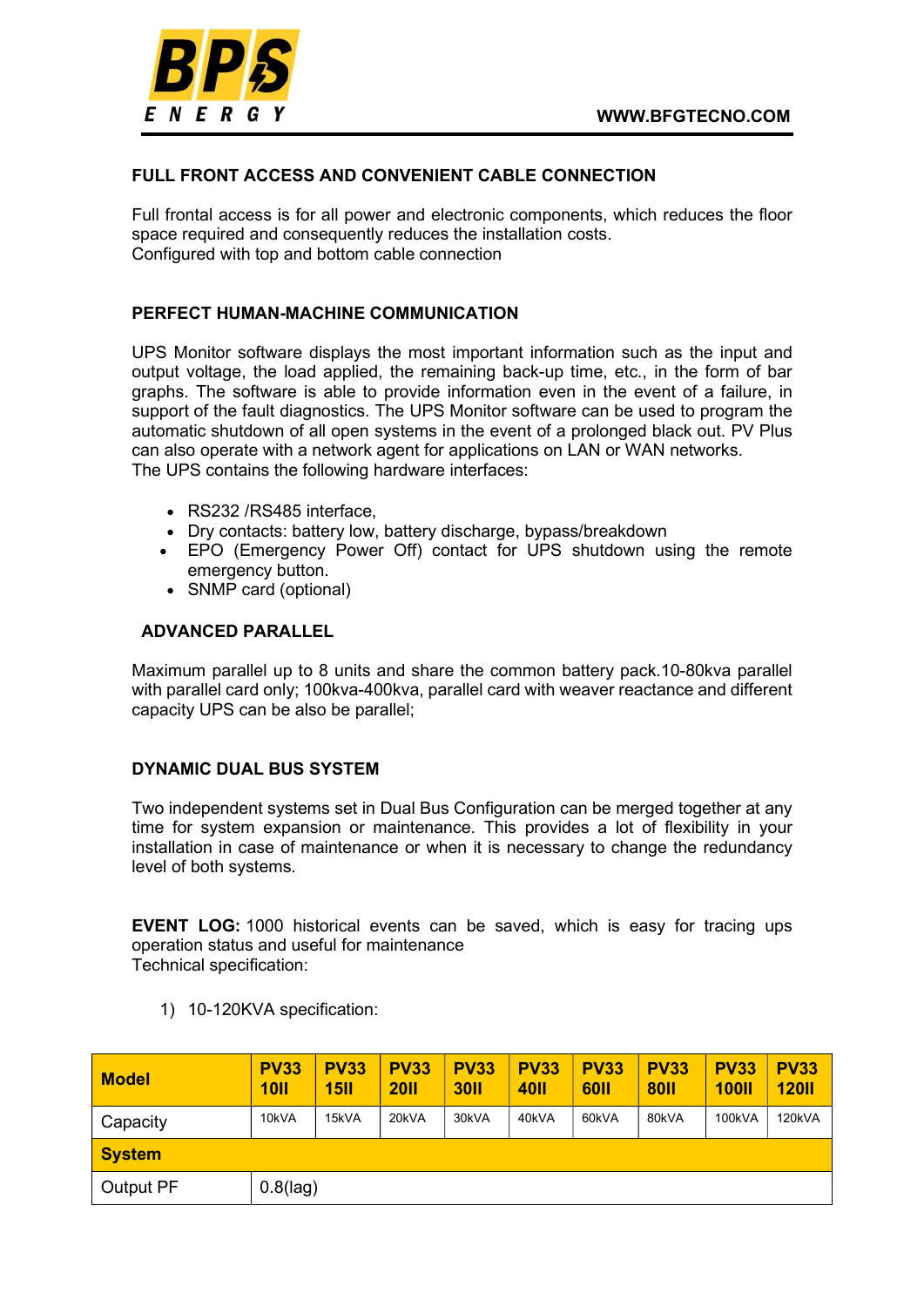

| System Efficiency<br>(inverter mode) | 92% (@100% load);90% @50%load;                                                                                    |                                          |                                |                                           |     |     |              |     |              |  |
|--------------------------------------|-------------------------------------------------------------------------------------------------------------------|------------------------------------------|--------------------------------|-------------------------------------------|-----|-----|--------------|-----|--------------|--|
| System Efficiency<br>(ECO mode)      |                                                                                                                   | 98%(@100%load)                           |                                |                                           |     |     |              |     |              |  |
| Maximum<br>Leakage Current           |                                                                                                                   | 100(mA)                                  |                                |                                           |     |     |              |     |              |  |
| <b>MTBF</b>                          |                                                                                                                   | Above 200,000 hours                      |                                |                                           |     |     |              |     |              |  |
| Dry Contact                          | Standard: 3 types signal (BAT. low, battery mode, bypass /failure)<br>Optional:14 dry contact; output: 12Vdc 80mA |                                          |                                |                                           |     |     |              |     |              |  |
| Communication<br>Interface           |                                                                                                                   | Standard RS232, optional: RS485 / MODBUS |                                |                                           |     |     |              |     |              |  |
| Operation<br>Temperature             |                                                                                                                   | $0 \sim 40$ °C                           |                                |                                           |     |     |              |     |              |  |
| Humidity                             |                                                                                                                   | 95 % (non-condense)                      |                                |                                           |     |     |              |     |              |  |
| Cooling                              | Forced Air (speed varying according to load percent)                                                              |                                          |                                |                                           |     |     |              |     |              |  |
| Max. Altitude                        | Within 1000m (every 100 increase, capacity decrease -1%), Maximum<br>4000m                                        |                                          |                                |                                           |     |     |              |     |              |  |
| Noise (dB)                           | $52 \sim 58$                                                                                                      |                                          |                                |                                           |     |     |              |     |              |  |
| IP protection<br>(EN 60529)          | <b>IP20</b>                                                                                                       |                                          |                                |                                           |     |     |              |     |              |  |
| Input/Output Way                     | Bottom / Rear                                                                                                     |                                          |                                |                                           |     |     |              |     |              |  |
| Safety Standard                      | Safety: GB 4943, EN 50091-1 ; EMI: GB7260.2, GB/T 17626.2~5EMC, EN<br>50091-2                                     |                                          |                                |                                           |     |     |              |     |              |  |
| <b>Physical</b>                      |                                                                                                                   |                                          |                                |                                           |     |     |              |     |              |  |
| $W^*D^*H$ (mm)                       |                                                                                                                   |                                          | 600*600*1280                   |                                           |     |     | 800*800*1480 |     | 800*800*1800 |  |
| Weight (Kg)                          | 195                                                                                                               | 210                                      | 220                            | 305                                       | 340 | 500 | 600          | 800 | 950          |  |
| <b>AC Input</b>                      |                                                                                                                   |                                          |                                |                                           |     |     |              |     |              |  |
| <b>Rated Voltage</b>                 |                                                                                                                   |                                          |                                | 190/208/220/480VAC Three-phase, Four-wire |     |     |              |     |              |  |
| Input Voltage<br>Range               |                                                                                                                   |                                          | $± 15 \% - ± 25 %$ adjustable) |                                           |     |     |              |     |              |  |
| Rate Frequency                       |                                                                                                                   | 50 / 60 Hz Auto-Sense                    |                                |                                           |     |     |              |     |              |  |
| <b>Frequency Range</b>               |                                                                                                                   | 50/60Hz +/-5Hz                           |                                |                                           |     |     |              |     |              |  |
| Input Soft Start<br>Function         |                                                                                                                   | 0 - 100%, 10-300s (settable)             |                                |                                           |     |     |              |     |              |  |
| Input Power factor                   |                                                                                                                   |                                          |                                | Reachable 0.99 (Plus Harmonic Filter)     |     |     |              |     |              |  |
| Input Current<br>Harmonic            |                                                                                                                   |                                          | Can <5% (Plus Harmonic Filter) |                                           |     |     |              |     |              |  |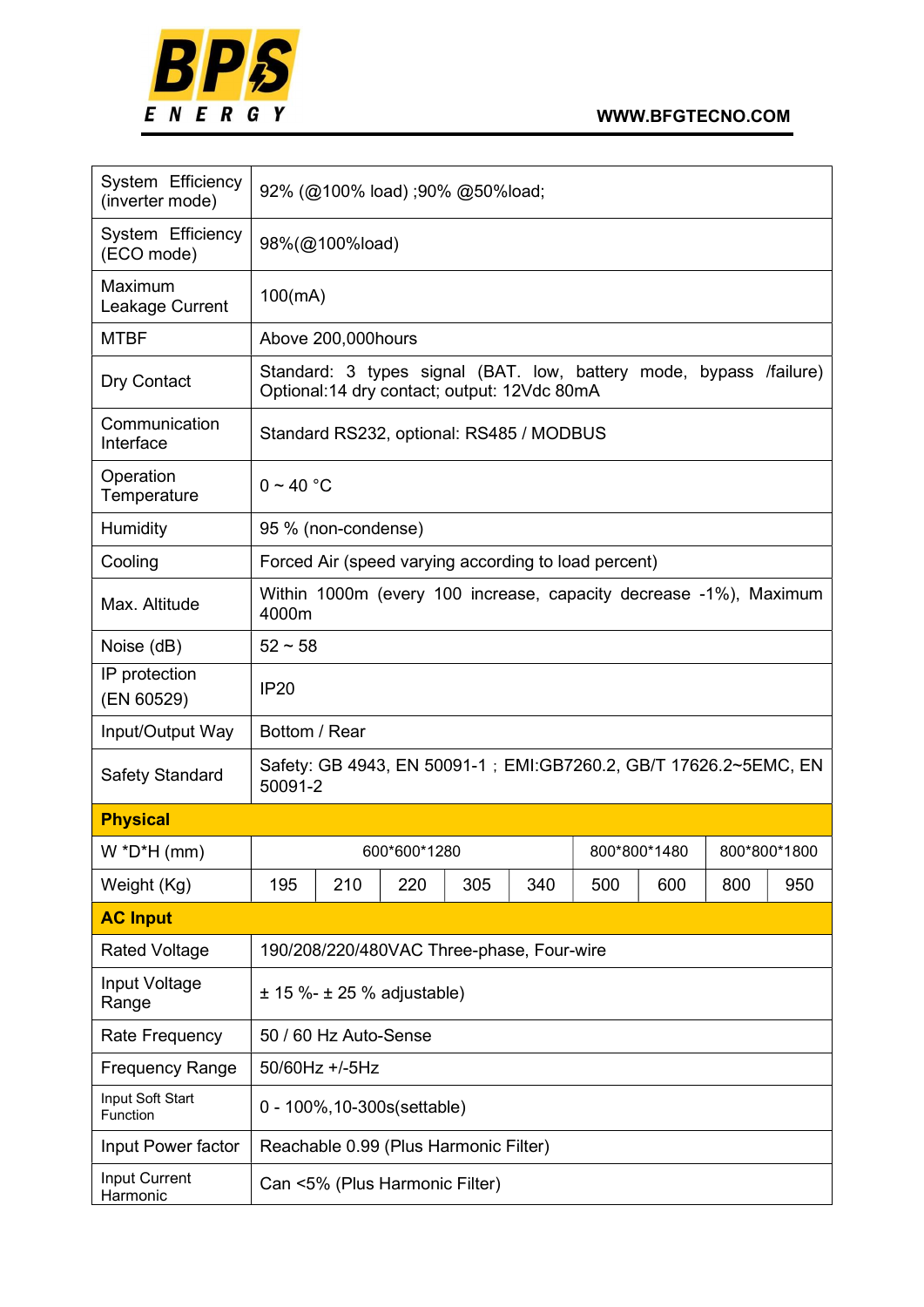

| Component (THDi)                                               |                                                                                                          |                                                                                                          |    |                                                                           |    |     |     |     |     |  |  |
|----------------------------------------------------------------|----------------------------------------------------------------------------------------------------------|----------------------------------------------------------------------------------------------------------|----|---------------------------------------------------------------------------|----|-----|-----|-----|-----|--|--|
| Max. Input Amps.                                               | 18                                                                                                       | 27                                                                                                       | 36 | 54                                                                        | 72 | 108 | 144 | 180 | 216 |  |  |
| <b>The Output Characteristic of the Rectifier</b>              |                                                                                                          |                                                                                                          |    |                                                                           |    |     |     |     |     |  |  |
|                                                                | Battery type 1 and 2: $V = 435$ Vdc (2.266 x el.)                                                        |                                                                                                          |    |                                                                           |    |     |     |     |     |  |  |
| Maintain Voltage<br>$(20^{\circ}C)$                            | Battery type 3: $V = 424$ Vdc (2.21 x el.)                                                               |                                                                                                          |    |                                                                           |    |     |     |     |     |  |  |
|                                                                | Battery type 0: The Voltage Value Between Type 1 and 2, Voltage<br>Regulating Range: $V = 400 - 460V$ dc |                                                                                                          |    |                                                                           |    |     |     |     |     |  |  |
|                                                                | Battery type1 and 2: V (%recharging<95%) = $445$ Vdc (2.32 x el.)                                        |                                                                                                          |    |                                                                           |    |     |     |     |     |  |  |
| <b>Charging Voltage</b><br>$(20^{\circ}C)$                     | Battery type 3: V (%recharging<95%) = 460Vdc (2.4 x el.)                                                 |                                                                                                          |    |                                                                           |    |     |     |     |     |  |  |
|                                                                |                                                                                                          | Battery type 0: The Voltage Value Between Type 1 and 2, Voltage<br>Regulating Range: $V = 400 - 460V$ dc |    |                                                                           |    |     |     |     |     |  |  |
| The Highest<br><b>Charging Voltage</b>                         | 445V                                                                                                     |                                                                                                          |    |                                                                           |    |     |     |     |     |  |  |
| The Charger<br><b>Output Voltage</b><br>Regulation<br>Accuracy | 1%                                                                                                       |                                                                                                          |    |                                                                           |    |     |     |     |     |  |  |
| DC Ripple Voltage<br>Component                                 | $≤1%$                                                                                                    |                                                                                                          |    |                                                                           |    |     |     |     |     |  |  |
| <b>Battery</b>                                                 |                                                                                                          |                                                                                                          |    |                                                                           |    |     |     |     |     |  |  |
| <b>Unit Number</b><br>(Rated Voltage)                          | 384VDC (360-384v, selectable)                                                                            |                                                                                                          |    |                                                                           |    |     |     |     |     |  |  |
| <b>Charging Current</b><br>Settings                            |                                                                                                          | 0.1C (battery capacity)                                                                                  |    |                                                                           |    |     |     |     |     |  |  |
|                                                                | Battery Type 1, 2 and 3: no-load discharge current, V min. = 346 [Vdc]                                   |                                                                                                          |    |                                                                           |    |     |     |     |     |  |  |
| The Battery                                                    |                                                                                                          |                                                                                                          |    | Battery Type 1, 2 and 3: output current = Ah capacity, V min. = 316 [Vdc] |    |     |     |     |     |  |  |
| Discharge End<br>Voltage                                       |                                                                                                          |                                                                                                          |    | Battery Type 1, 2 and 3: output current > Ah capacity, V min. = 306 [Vdc] |    |     |     |     |     |  |  |
|                                                                |                                                                                                          |                                                                                                          |    | Battery Type 0: the factory set the default values, V min. = 320 [Vdc]    |    |     |     |     |     |  |  |
|                                                                |                                                                                                          |                                                                                                          |    | Regulating Range: V min = 300~360[Vdc]                                    |    |     |     |     |     |  |  |
| <b>Inverter Output</b>                                         |                                                                                                          |                                                                                                          |    |                                                                           |    |     |     |     |     |  |  |
| Rated<br>Capacity [KVA]                                        | 10                                                                                                       | 15                                                                                                       | 20 | 30                                                                        | 40 | 60  | 80  | 100 | 120 |  |  |
| Rated power [KW]                                               | 8                                                                                                        | 12                                                                                                       | 16 | 24                                                                        | 32 | 48  | 64  | 80  | 96  |  |  |
| Rated voltage [V]                                              |                                                                                                          |                                                                                                          |    | 190/208/220/480VAC Three-phase, Four-wire                                 |    |     |     |     |     |  |  |
| Rated current [A]                                              | 12                                                                                                       | 18                                                                                                       | 24 | 36                                                                        | 48 | 72  | 96  | 120 | 144 |  |  |
| Phase Voltage<br>Setting                                       |                                                                                                          | $200 \sim 244$ V (Control Board)                                                                         |    |                                                                           |    |     |     |     |     |  |  |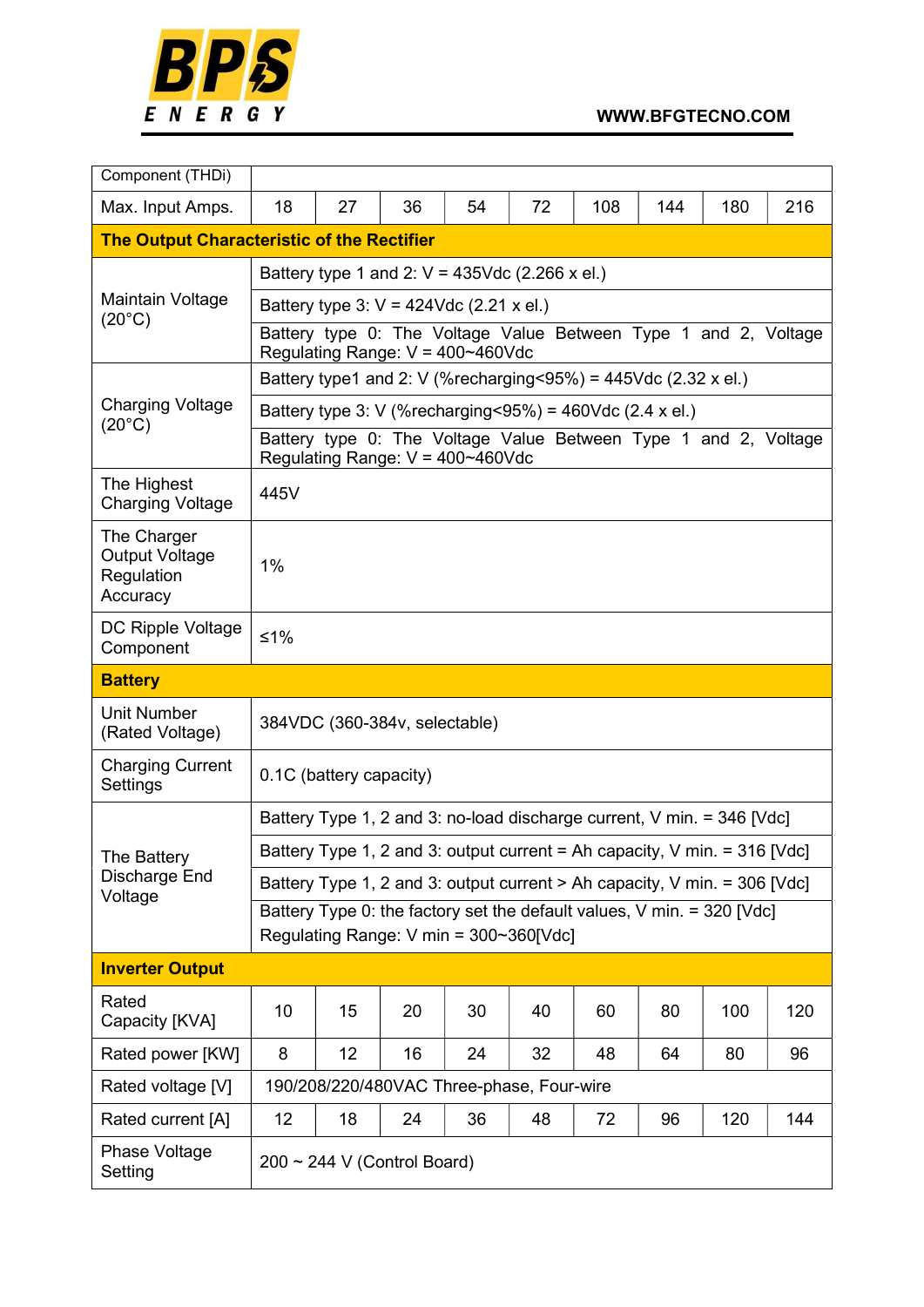

| Peak Factor                                                        | 3:1           |                                           |                                                                                                                   |    |    |    |    |     |     |  |  |
|--------------------------------------------------------------------|---------------|-------------------------------------------|-------------------------------------------------------------------------------------------------------------------|----|----|----|----|-----|-----|--|--|
| Waveform                                                           | Sine Wave     |                                           |                                                                                                                   |    |    |    |    |     |     |  |  |
| <b>Voltage Phase</b><br>Shift (degrees)<br>100% Balanced<br>Load   | ± 1'          |                                           |                                                                                                                   |    |    |    |    |     |     |  |  |
| Phase<br>Voltage<br>Shift (degrees)<br>100% Unbalanced<br>Load     | ± 2'          |                                           |                                                                                                                   |    |    |    |    |     |     |  |  |
| <b>Phase Voltage</b><br>Difference 100%<br><b>Balance Load</b>     | ± 1%          |                                           |                                                                                                                   |    |    |    |    |     |     |  |  |
| Phase Voltage<br>Difference 100%<br><b>Unbalanced Load</b>         | ± 3%          |                                           |                                                                                                                   |    |    |    |    |     |     |  |  |
| <b>Total Harmonic</b><br>Content (THDv)<br>100% Linear Load        | < 2%          |                                           |                                                                                                                   |    |    |    |    |     |     |  |  |
| <b>Total Harmonic</b><br>Content (THDv)<br>100% Non-Linear<br>Load | $< 5\%$       |                                           |                                                                                                                   |    |    |    |    |     |     |  |  |
| Steady-State<br><b>Voltage Stability</b>                           | ± 1%          |                                           |                                                                                                                   |    |    |    |    |     |     |  |  |
| <b>Transient Voltage</b><br>Response                               |               | $± 5$ % Within 10ms                       |                                                                                                                   |    |    |    |    |     |     |  |  |
| <b>Rated Frequency</b>                                             | Same as Input |                                           |                                                                                                                   |    |    |    |    |     |     |  |  |
| Frequency<br><b>Stability</b>                                      |               |                                           | When Asynchronous, $\pm 0.5$ %; Synchronization, $\pm 2$ %<br>(can be set to $\pm$ 1~5 %, by the panel operation) |    |    |    |    |     |     |  |  |
| Overload                                                           |               |                                           | 600' / 10' / 1' (110/125/150% rated current)                                                                      |    |    |    |    |     |     |  |  |
| Short circuit 0.1s                                                 | Double Input  |                                           |                                                                                                                   |    |    |    |    |     |     |  |  |
| <b>Inverter Efficiency</b><br>(load 100%)                          | 98%           |                                           |                                                                                                                   |    |    |    |    |     |     |  |  |
| <b>Bypass</b>                                                      |               |                                           |                                                                                                                   |    |    |    |    |     |     |  |  |
| <b>Rated Capacity</b><br>[KVA]                                     | 10            | 15                                        | 20                                                                                                                | 30 | 40 | 60 | 80 | 100 | 120 |  |  |
| Rated voltage [V]                                                  |               | 190/208/220/480VAC Three-phase, Four-wire |                                                                                                                   |    |    |    |    |     |     |  |  |
| Input voltage<br>range                                             |               |                                           | $\pm$ 15 % (can be adjusted from the control panel $\pm$ 10 %, $\pm$ 20%)                                         |    |    |    |    |     |     |  |  |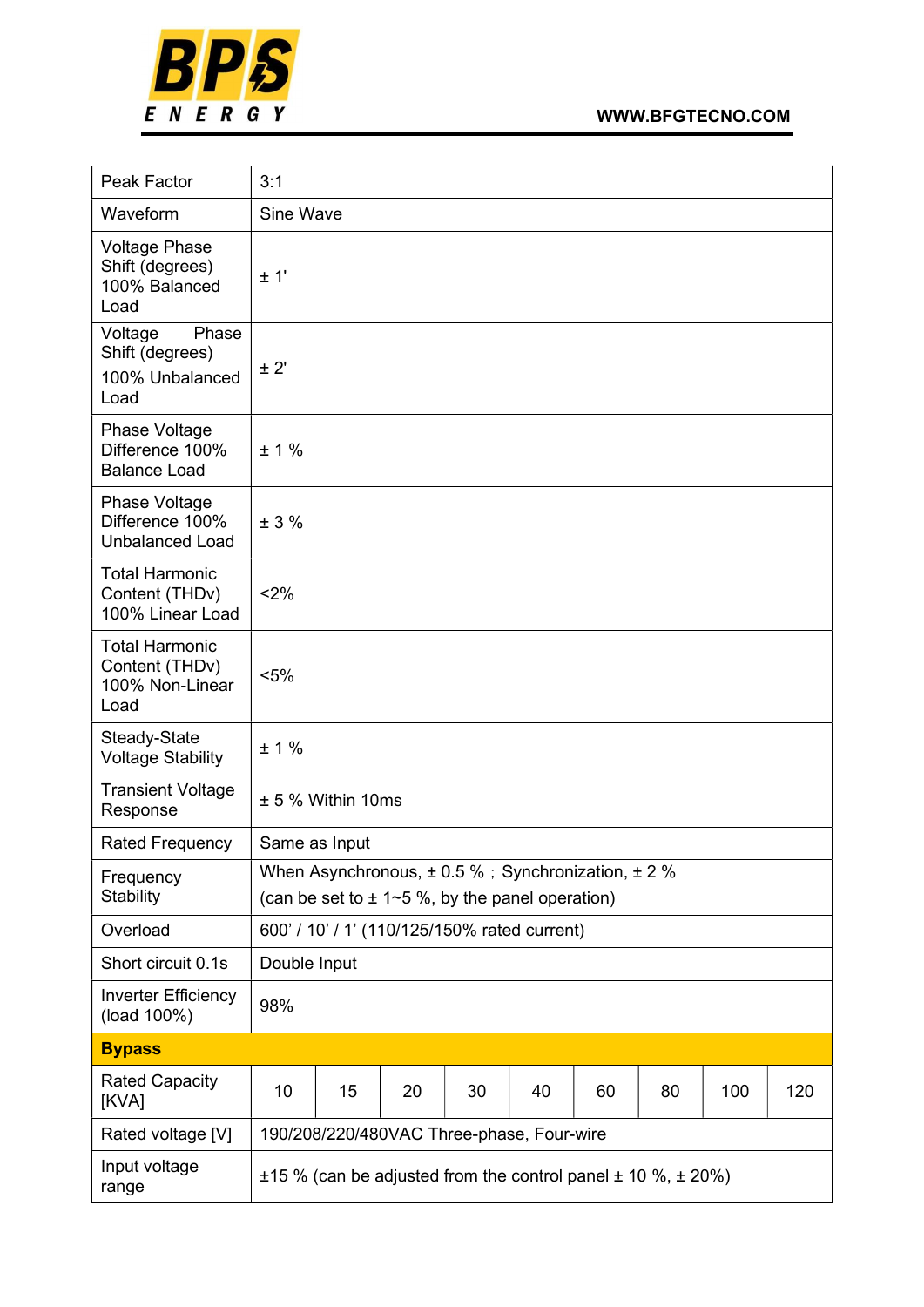

| Rated<br>frequency [Hz]                                                           | 50/60                                                        |
|-----------------------------------------------------------------------------------|--------------------------------------------------------------|
| <b>Frequency Range</b>                                                            | $\pm$ 2 % (can be adjusted from the control panel $\pm$ 5 %) |
| "STAND-BY ON"<br>(Eco mode, the<br>bypass switch to<br>inverter) Transfer<br>Time | $2\neg 5ms$                                                  |
| Inverter/Bypass<br><b>Transfer Time</b>                                           | $<$ 1 $ms$                                                   |
| Overload                                                                          | 10'/1'/18" (150/175/200% Rated current)                      |
| Standard<br>Configuration                                                         | Feed Flow Protection, Bypass Independently Isolated          |

# 2) 160-400KVA product specification parameter table:

| <b>Model</b>                                             | <b>PV33160II</b>  |                                                                                                                                                                 | <b>PV33200II</b>                |                    | <b>PV33250II</b>  | <b>PV33300II</b>   |                   | <b>PV33350II</b>   |                   | <b>PV33400II</b>   |                   |                    |  |
|----------------------------------------------------------|-------------------|-----------------------------------------------------------------------------------------------------------------------------------------------------------------|---------------------------------|--------------------|-------------------|--------------------|-------------------|--------------------|-------------------|--------------------|-------------------|--------------------|--|
|                                                          | 160kVA            |                                                                                                                                                                 | 200kVA                          |                    |                   | 250kVA             |                   | 300kVA             |                   | 350kVA             |                   | 400kVA             |  |
| Capacity                                                 | 6<br><b>Pulse</b> | 12<br><b>Pulse</b>                                                                                                                                              | 6<br><b>Pulse</b>               | 12<br><b>Pulse</b> | 6<br><b>Pulse</b> | 12<br><b>Pulse</b> | 6<br><b>Pulse</b> | 12<br><b>Pulse</b> | 6<br><b>Pulse</b> | 12<br><b>Pulse</b> | 6<br><b>Pulse</b> | 12<br><b>Pulse</b> |  |
| <b>System Parameter</b>                                  |                   |                                                                                                                                                                 |                                 |                    |                   |                    |                   |                    |                   |                    |                   |                    |  |
| <b>Output Power</b><br>Factor                            |                   | $0.8$ (lag)                                                                                                                                                     |                                 |                    |                   |                    |                   |                    |                   |                    |                   |                    |  |
| <b>Overall Efficiency</b><br>(normal model)<br>Load 100% | 94%               |                                                                                                                                                                 |                                 |                    |                   |                    |                   |                    |                   |                    |                   |                    |  |
| Load 50%                                                 | 92%               |                                                                                                                                                                 |                                 |                    |                   |                    |                   |                    |                   |                    |                   |                    |  |
| <b>Overall Efficiency:</b><br>(ECO mode) Load<br>100%    | 98%               |                                                                                                                                                                 |                                 |                    |                   |                    |                   |                    |                   |                    |                   |                    |  |
| Maximum Leakage<br>Current (mA)                          | 100               |                                                                                                                                                                 |                                 |                    |                   |                    |                   |                    |                   |                    |                   |                    |  |
| Standby<br><b>Economic Model</b>                         |                   |                                                                                                                                                                 | <b>Standard Functions</b>       |                    |                   |                    |                   |                    |                   |                    |                   |                    |  |
| Mean Time before<br>Failure (MTBF)                       |                   |                                                                                                                                                                 | Above 200,000 hours             |                    |                   |                    |                   |                    |                   |                    |                   |                    |  |
| Dry Contact<br>Signal                                    |                   | (battery<br>Standard<br><b>Three</b><br>Control<br>Signal<br>low,<br>battery<br>discharge,<br>bypass/breakdown); Optional 14 Control Signal; Output 12Vdc 80mA. |                                 |                    |                   |                    |                   |                    |                   |                    |                   |                    |  |
| Computer<br><b>Monitors Port</b>                         |                   |                                                                                                                                                                 | Standard S232, optional MODBUS. |                    |                   |                    |                   |                    |                   |                    |                   |                    |  |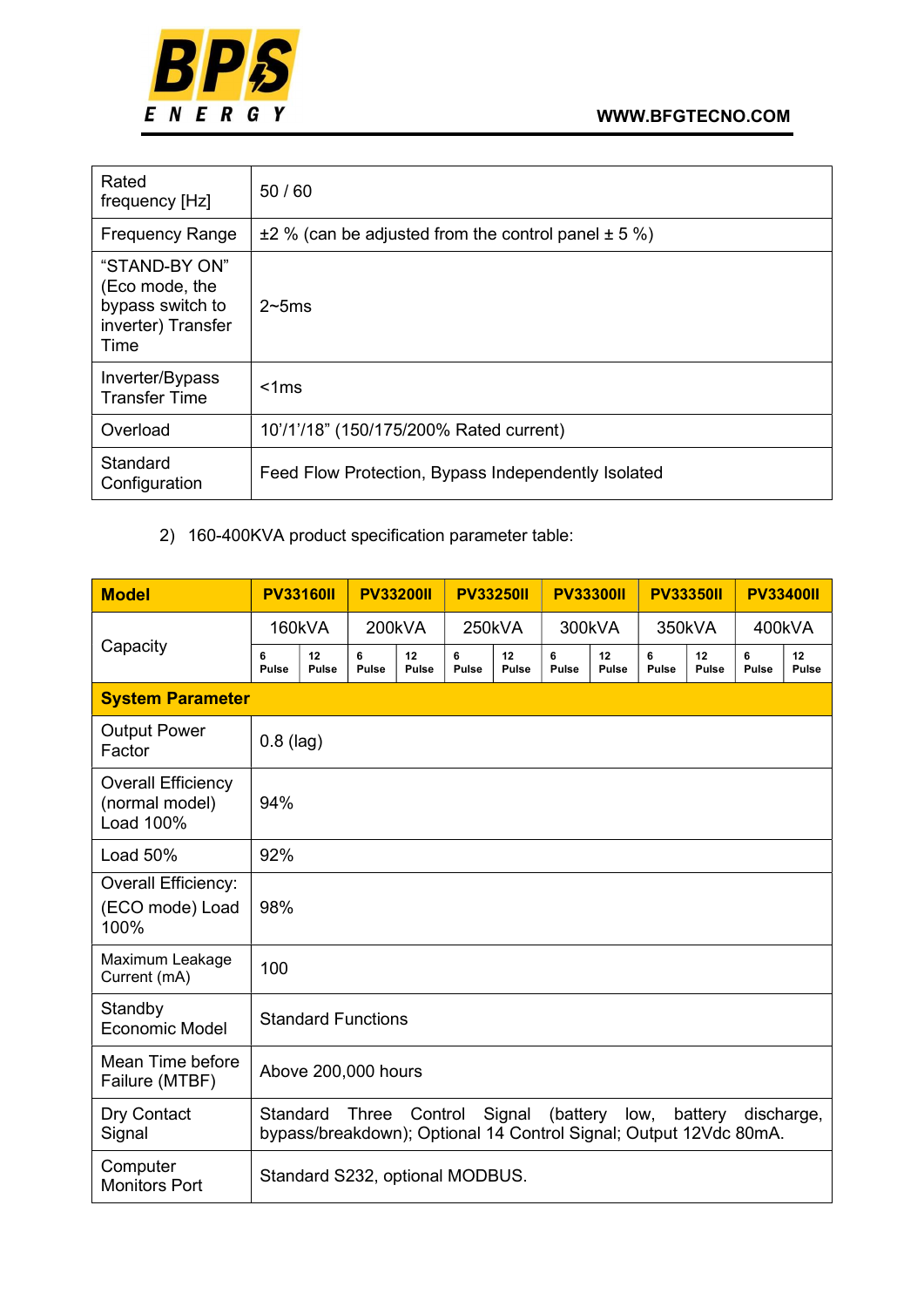

| Running<br>Temperature                            | $0 - 40 °C$                                                                                            |                                                        |      |                                                                                        |      |      |           |      |           |                                               |          |      |
|---------------------------------------------------|--------------------------------------------------------------------------------------------------------|--------------------------------------------------------|------|----------------------------------------------------------------------------------------|------|------|-----------|------|-----------|-----------------------------------------------|----------|------|
| <b>Maximum Relative</b><br>Humidity               |                                                                                                        | 95 % (non-condensing)                                  |      |                                                                                        |      |      |           |      |           |                                               |          |      |
| Cooling                                           |                                                                                                        | Forced Ventilation (fan speed changing with load)      |      |                                                                                        |      |      |           |      |           |                                               |          |      |
| <b>Maximum Altitude</b>                           |                                                                                                        | 1000m Rated Power (Rising 100m lower 1%) Maximum 4000m |      |                                                                                        |      |      |           |      |           |                                               |          |      |
| Noise dB                                          |                                                                                                        | $54 - 62$                                              |      |                                                                                        |      |      |           |      |           |                                               |          |      |
| <b>Protection Class</b><br>(EN 60529)             | <b>IP20</b>                                                                                            |                                                        |      |                                                                                        |      |      |           |      |           |                                               |          |      |
| Inlet and Outlet of<br>the Wire Way               |                                                                                                        | Bottom / Rear                                          |      |                                                                                        |      |      |           |      |           |                                               |          |      |
| Safety Standard                                   | Safety: GB4943, EN 50091-1 ; Electromagnetic Compatibility: GB7260.2,<br>GB/T 17626.2~5EMC, EN 50091-2 |                                                        |      |                                                                                        |      |      |           |      |           |                                               |          |      |
| <b>Physical Parameter</b>                         |                                                                                                        |                                                        |      |                                                                                        |      |      |           |      |           |                                               |          |      |
| Wide (mm)                                         | 1100                                                                                                   | 1400                                                   | 1100 | 1400                                                                                   | 1400 | 1400 | 1400      | 1400 | 1600      | 1600                                          | 1600     | 1600 |
| Deep*High (mm)                                    |                                                                                                        | 800*1800                                               |      |                                                                                        |      |      | 1000*2000 |      | 1100*2000 |                                               |          |      |
| Weight (kg)                                       | 1200                                                                                                   | 1550                                                   | 1350 | 1750                                                                                   | 1500 | 1950 | 1650      | 2150 | 1850      | 2400                                          | 2100     | 2700 |
| <b>The Input Rectifier Features</b>               |                                                                                                        |                                                        |      |                                                                                        |      |      |           |      |           |                                               |          |      |
| <b>Rated Voltage</b>                              | 190/208/220/480VAC Three-phase, Four-wire                                                              |                                                        |      |                                                                                        |      |      |           |      |           |                                               |          |      |
| <b>Voltage Range</b>                              | $± 15 \% (± 25 %$ adjustable)                                                                          |                                                        |      |                                                                                        |      |      |           |      |           |                                               |          |      |
| <b>Rated Frequency</b>                            | 50 / 60 Hz Automatic Identification                                                                    |                                                        |      |                                                                                        |      |      |           |      |           |                                               |          |      |
| <b>Frequency Range</b>                            | $45 \sim 65$                                                                                           |                                                        |      |                                                                                        |      |      |           |      |           |                                               |          |      |
| Input Power Slow<br><b>Start Function</b>         |                                                                                                        |                                                        |      | Yes, 0 - 100%, Can be set to 10-300 seconds                                            |      |      |           |      |           |                                               |          |      |
| <b>Input Power</b><br>Factors Cos φ               |                                                                                                        |                                                        |      | Reachable 0.99(plus harmonic filter)                                                   |      |      |           |      |           |                                               |          |      |
| Input Current<br>Harmonic<br>Component (THDi)     |                                                                                                        |                                                        |      | Can<5% (plus harmonic filter)                                                          |      |      |           |      |           |                                               |          |      |
| Max Input Current<br>[A]                          | 250                                                                                                    |                                                        |      | 315                                                                                    |      | 400  |           | 500  |           | 550                                           |          | 630  |
| <b>The Output Characteristic of the Rectifier</b> |                                                                                                        |                                                        |      |                                                                                        |      |      |           |      |           |                                               |          |      |
|                                                   |                                                                                                        |                                                        |      | Battery Type 1 and 2: $V = 435$ Vdc (2.266 x el.)                                      |      |      |           |      |           | Battery Type 1 and<br>2: $V = 544Vdc$ (2.266) | $x$ el.) |      |
| Maintain the<br>Voltage (20°C)                    |                                                                                                        |                                                        |      | Battery Type 3: $V = 424$ Vdc (2.21 x el.)                                             |      |      |           |      |           | Battery type $3: V =$<br>530Vdc (2.21 x el.)  |          |      |
|                                                   |                                                                                                        |                                                        |      | Battery Type 0: The Voltage Value Between<br>Type 1 and 2, Voltage Regulating Range: V |      |      |           |      |           | Battery Type 0: The<br><b>Voltage Value</b>   |          |      |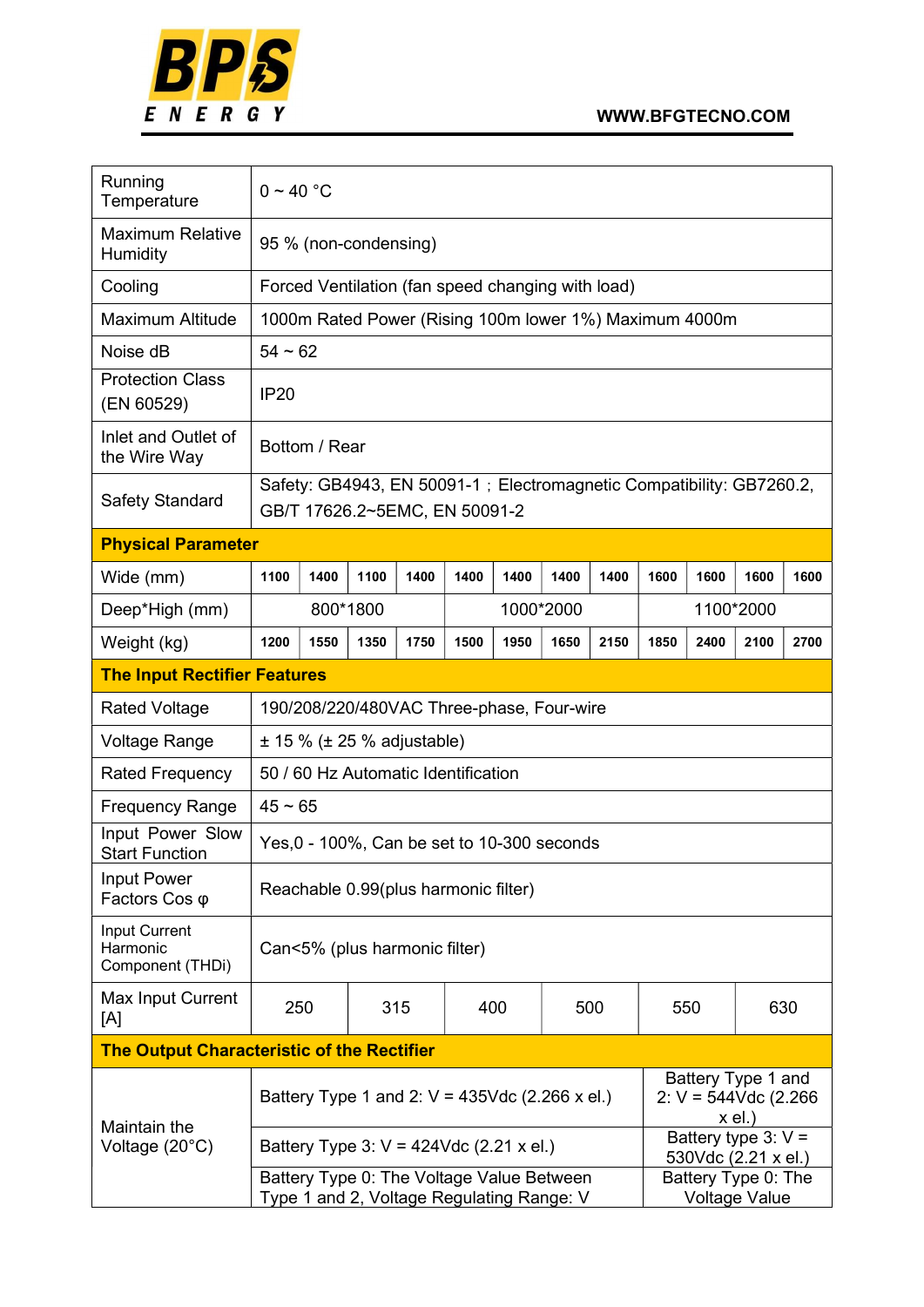

|                                                             | $=400 - 460$ Vdc                                                                                                                  | Between Type 1 and<br>2, Voltage Regulating<br>Range: V<br>=500~575Vdc                                                        |
|-------------------------------------------------------------|-----------------------------------------------------------------------------------------------------------------------------------|-------------------------------------------------------------------------------------------------------------------------------|
|                                                             | Battery Type 1 and 2: $V$ (% recharging < 95%) =<br>445Vdc (2.32 x el.)                                                           | Battery Type 1 and 2:<br>V (%recharging<95%)<br>$= 557$ Vdc (2.32 x el.)                                                      |
| Charging voltage                                            | Battery Type 3: V (%recharging<95%) = $460$ Vdc<br>$(2.4 \times el.)$                                                             | Battery Type 3: V<br>(%recharging<95%)<br>$= 576$ Vdc (2.4 x el.)                                                             |
| $(20^{\circ}C)$                                             | Battery Type 0: The Voltage Value Between Type<br>and 2, Voltage Regulating Range:<br>$V =$<br>400~460Vdc                         | Battery Type 0: The<br><b>Voltage Value</b><br>Between Type 1 and<br>2, Voltage Regulating<br>Range: $V =$<br>500~575Vdc      |
| The Highest<br><b>Charging Voltage</b>                      | 445Vdc                                                                                                                            | 556Vdc                                                                                                                        |
| The Charger Output<br><b>Voltage Regulation</b><br>Accuracy | 1%                                                                                                                                |                                                                                                                               |
| DC Ripple Voltage<br>Component                              | $≤1%$                                                                                                                             |                                                                                                                               |
| <b>Battery</b>                                              |                                                                                                                                   |                                                                                                                               |
| <b>Unit Number</b><br>(rated voltage)                       | 192 Units (384VDC)                                                                                                                | 240 Units (480VDC)                                                                                                            |
| <b>Charging Current</b><br>Settings                         | 0.1 C (battery capacity)                                                                                                          |                                                                                                                               |
|                                                             | Battery Type 1,2 and 3: No-Load Discharge<br>Current, V min. = $346$ [V dc]                                                       | Battery Type 1,2 and<br>3: No-Load Discharge<br>Current, $V$ min. = 433<br>$[V$ dc $]$                                        |
|                                                             | Battery Type 1,2 and 3: Output Current = Ah<br>Capacity, V min. = $316$ [V dc]                                                    | Battery Type 1,2 and<br>3: Output Current = Ah<br>Capacity, V min. = 395<br>$[V$ dc]                                          |
| Maintain the<br>Voltage (20°C)                              | Battery Type 1,2,3: Output Current > Ah capacity,                                                                                 | Battery Type 1,2 and<br>3: Output Current > Ah                                                                                |
|                                                             | V min. = $306$ [V dc]                                                                                                             | Capacity, V min =383<br>$[V$ dc $]$                                                                                           |
|                                                             | Battery Type 0: The Factory Set the Default<br>Values, V min. = 320 [Vdc] Regulating range: V<br>min. = $300 \times 360 V$ [V dc] | Battery Type 0: The<br>Factory Set the<br>Default Values, V min.<br>=320 [Vdc] Regulating<br>Range: V min<br>=300~360V [V dc] |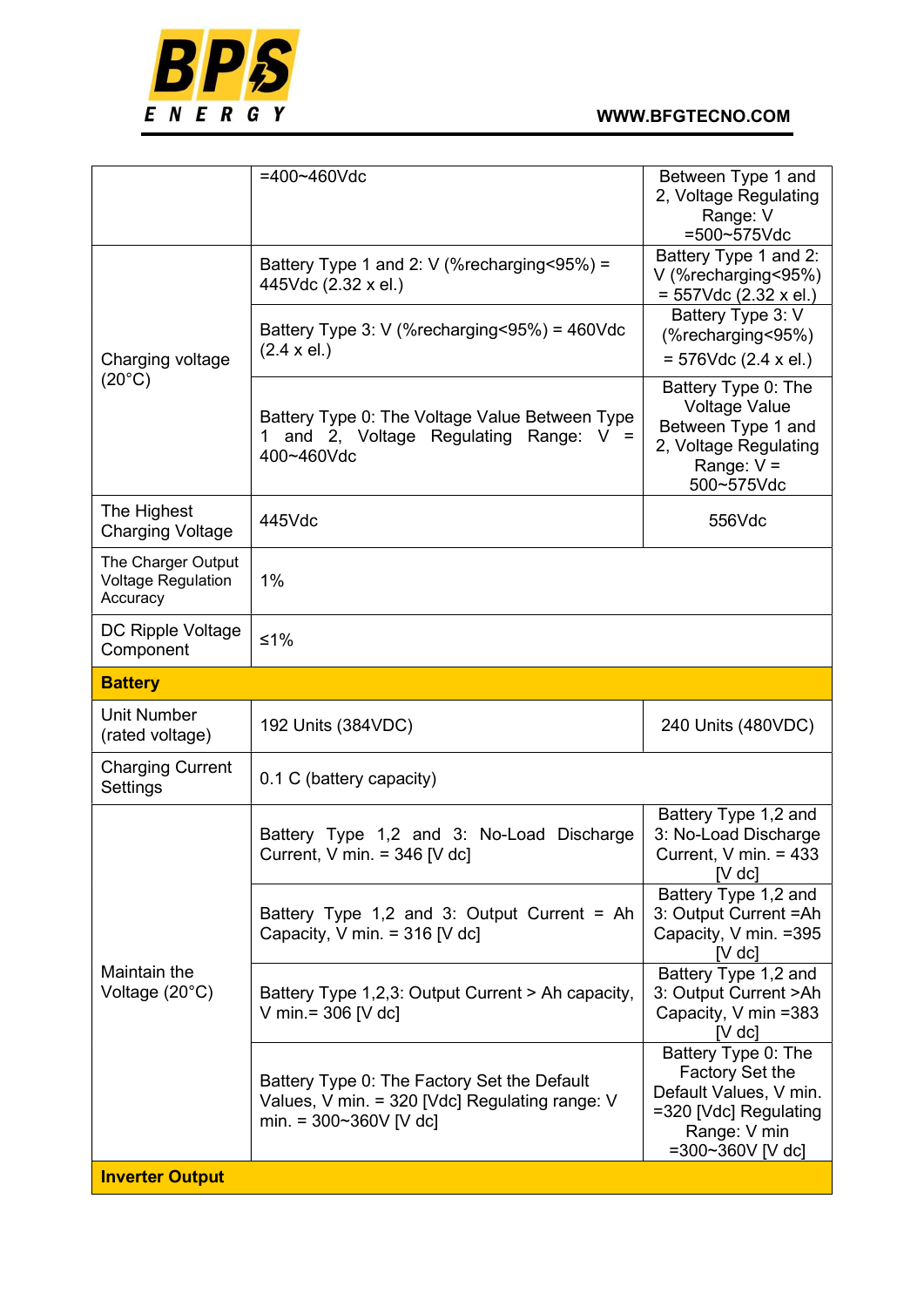

| Rated<br>Capacity [KVA]                                             | 160                                                                                                              | 200                                       | 250 | 300 | 350 | 400 |  |  |  |  |  |  |
|---------------------------------------------------------------------|------------------------------------------------------------------------------------------------------------------|-------------------------------------------|-----|-----|-----|-----|--|--|--|--|--|--|
| Rated Power [KW]                                                    | 128                                                                                                              | 160                                       | 200 | 240 | 280 | 320 |  |  |  |  |  |  |
| Rated Voltage [V]                                                   |                                                                                                                  | 190/208/220/480VAC Three-phase, Four-wire |     |     |     |     |  |  |  |  |  |  |
| Rated Current [A]                                                   | 304<br>426<br>486<br>195<br>243<br>365                                                                           |                                           |     |     |     |     |  |  |  |  |  |  |
| Phase Voltage<br>Setting                                            |                                                                                                                  | $200 \sim 244$ V (control board)          |     |     |     |     |  |  |  |  |  |  |
| Peak Factor                                                         | 3:1                                                                                                              |                                           |     |     |     |     |  |  |  |  |  |  |
| Waveform                                                            | Sine Wave                                                                                                        |                                           |     |     |     |     |  |  |  |  |  |  |
| <b>Voltage Phase</b><br>Shift (degrees)<br>100% Balanced<br>Load    | ± 1'                                                                                                             |                                           |     |     |     |     |  |  |  |  |  |  |
| Voltage<br>Phase<br>Shift (degrees)<br>100% Unbalanced<br>Load      | ± 2'                                                                                                             |                                           |     |     |     |     |  |  |  |  |  |  |
| Phase Voltage<br>Difference 100%<br><b>Balance Load</b>             | ± 1%                                                                                                             |                                           |     |     |     |     |  |  |  |  |  |  |
| Phase Voltage<br>Difference 100%<br><b>Unbalanced Load</b>          | ± 3%                                                                                                             |                                           |     |     |     |     |  |  |  |  |  |  |
| <b>Total Harmonic</b><br>Content (THD v)<br>100% Linear Load        | < 2%                                                                                                             |                                           |     |     |     |     |  |  |  |  |  |  |
| <b>Total Harmonic</b><br>Content (THD v)<br>100% Non-Linear<br>Load | $< 5\%$                                                                                                          |                                           |     |     |     |     |  |  |  |  |  |  |
| Steady-State<br><b>Voltage Stability</b>                            | ± 1%                                                                                                             |                                           |     |     |     |     |  |  |  |  |  |  |
| <b>Transient Voltage</b><br>Response                                | $± 5%$ within 10ms                                                                                               |                                           |     |     |     |     |  |  |  |  |  |  |
| <b>Rated Frequency</b>                                              | Same as Input                                                                                                    |                                           |     |     |     |     |  |  |  |  |  |  |
| Frequency<br>Stability                                              | When Asynchronous, $\pm$ 0.5 %; Synchronization, $\pm$ 2 %<br>Can Be Set to $\pm$ 1~5 %, by the panel operation. |                                           |     |     |     |     |  |  |  |  |  |  |
| Overload                                                            | 600' / 10' / 1' (110/125/150% rated current)                                                                     |                                           |     |     |     |     |  |  |  |  |  |  |
| Short Circuit 0.1s                                                  | Double Input                                                                                                     |                                           |     |     |     |     |  |  |  |  |  |  |